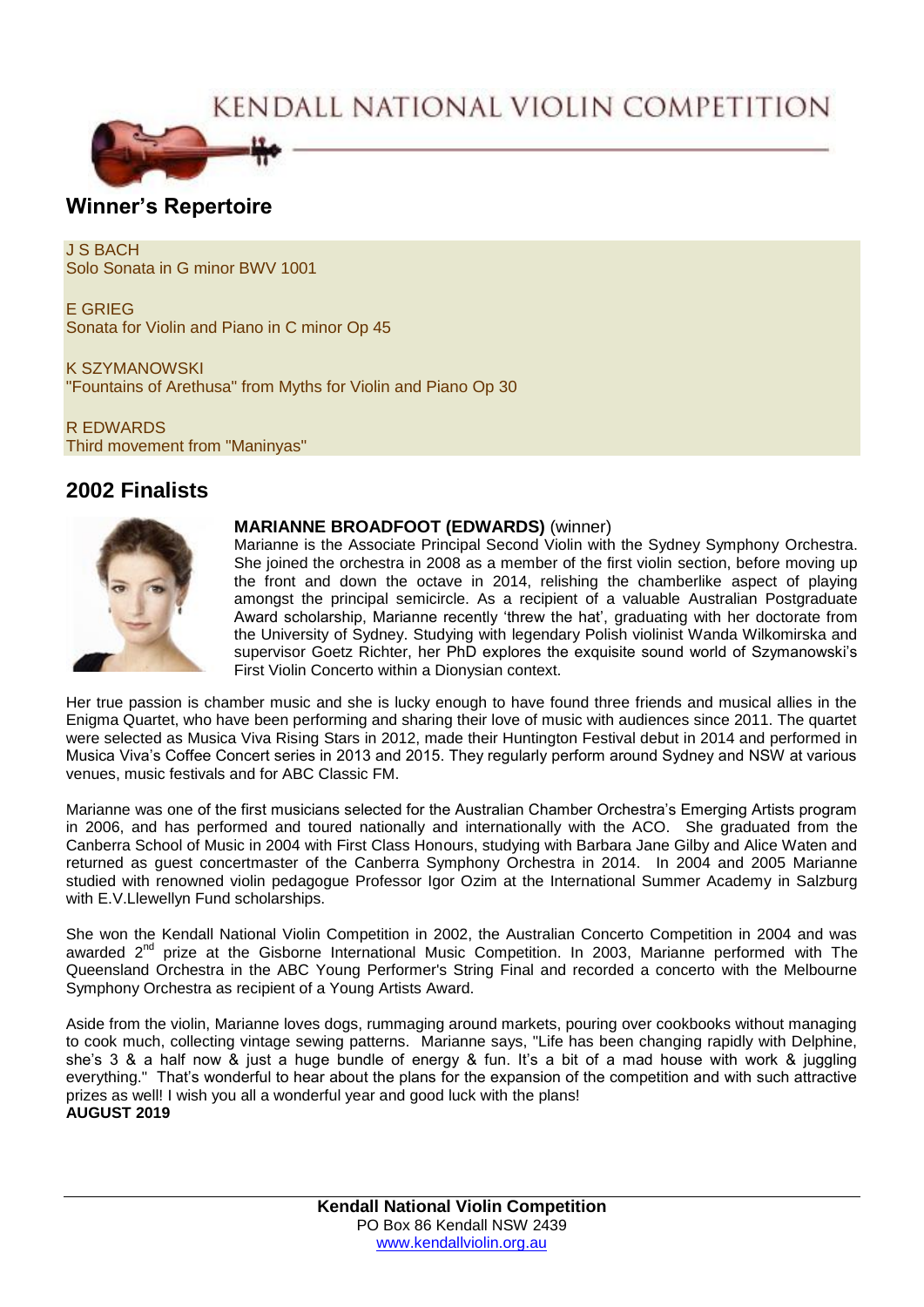

#### **NEELA DE FONSEKA**

Neela Hetzel de Fonseka has been a permanent member of the Rundfunk Sinfonieorchester Berlin 2nd violin section since February 2012. For three years prior to this engagement, she was a member of the 1st violin section of the Deutsche Oper Berlin, in which house she gained a lot of experience and learned to love the great opera repertoire. The change to a symphony orchestra has brought a breath of fresh energy, and has freed up Neela's time to play in various chamber ensembles.

With two colleagues from her orchestra, Neela has begun to explore the piano trio repertoire; in addition to this she continues her work with the ensemble Alba Musicale, a group comprising quartet, piano and mezzo soprano, which performs repertoire ranging from Brahms to Dvorak, French to Gypsy, Spanish and Tango music. Alba Musicale has had their debut concert in Bratislava with a live radio broadcast, and will perform in Berlin's

Franzoesischer Dom in February. They plan to continue and expand their collaboration.

Neela began her studies in Sydney at the Conservatorium of Music, where she graduated with 1st class Honours, having studied with Goetz Richter. During this time she enjoyed playing in a quartet which took part in masterclasses with such renowned ensembles as the Belcea, Vogler, Ysaye, Henschel, Takacs and Australian String Quartets. In addition to participating in the Sydney Sinfonia mentoring program, Neela was also a member of the Australian Youth Orchestra (2002 Concertmaster), and AYO Camerata.

As a solo violinist she took part in masterclasses with Salvatore Accardo, Rudolf Koelman, David Takeno and Kolja Blacher. In this period Neela also received many scholarships from the Sydney University, the most generous of which, the Eleanor Wood Postgraduate Travelling Scholarship, enabled her to continue her studies overseas.

In 2004, Neela began her studies with Kolja Blacher in Hamburg, Germany. After a short year there, she decided to transfer to the Universitaet der Kuenste in Berlin to continue her Diploma and Konzertexamen with Nora Chastain. Neela was a Praktikant (fellow) with both the Deutsche Oper and the Rundfunk Sinfonieorchester Berlin while she completed her studies, and shortly after receiving her qualifications she took on her full-time position at the Opera. In her years gathering experience as an orchestral musician she has played with such orchestras as the Hessicher Rundfunk, Konzerthaus Orchester Berlin, Solistenensemble Kaleidoskop, Absolute Ensemble, and has worked with such conductors as Andriss Nelsons, Lorin Maazel, Marek Janowski, Donald Runnicles, and Vladimir Ashkenazy. She has appeared as a soloist with the Sydney Youth Orchestra, the Australian National Academy of Music orchestra, and the Sri Lankan Symphony Orchestra.

Neela has "become involved with the education program of our orchestra, which entails a lot of work with kindergarten kids, as well as larger workshop projects with High school students, which tend to be quite challenging!"

Neela says, "In mid April we welcomed our second child, a little girl, into the family. She's an absolute delight and her big brother Rahul who is 3, is waiting for her to grow up so she can play with him! I will be taking a year off work before returning to my wonderful section. **AUGUST 2019**